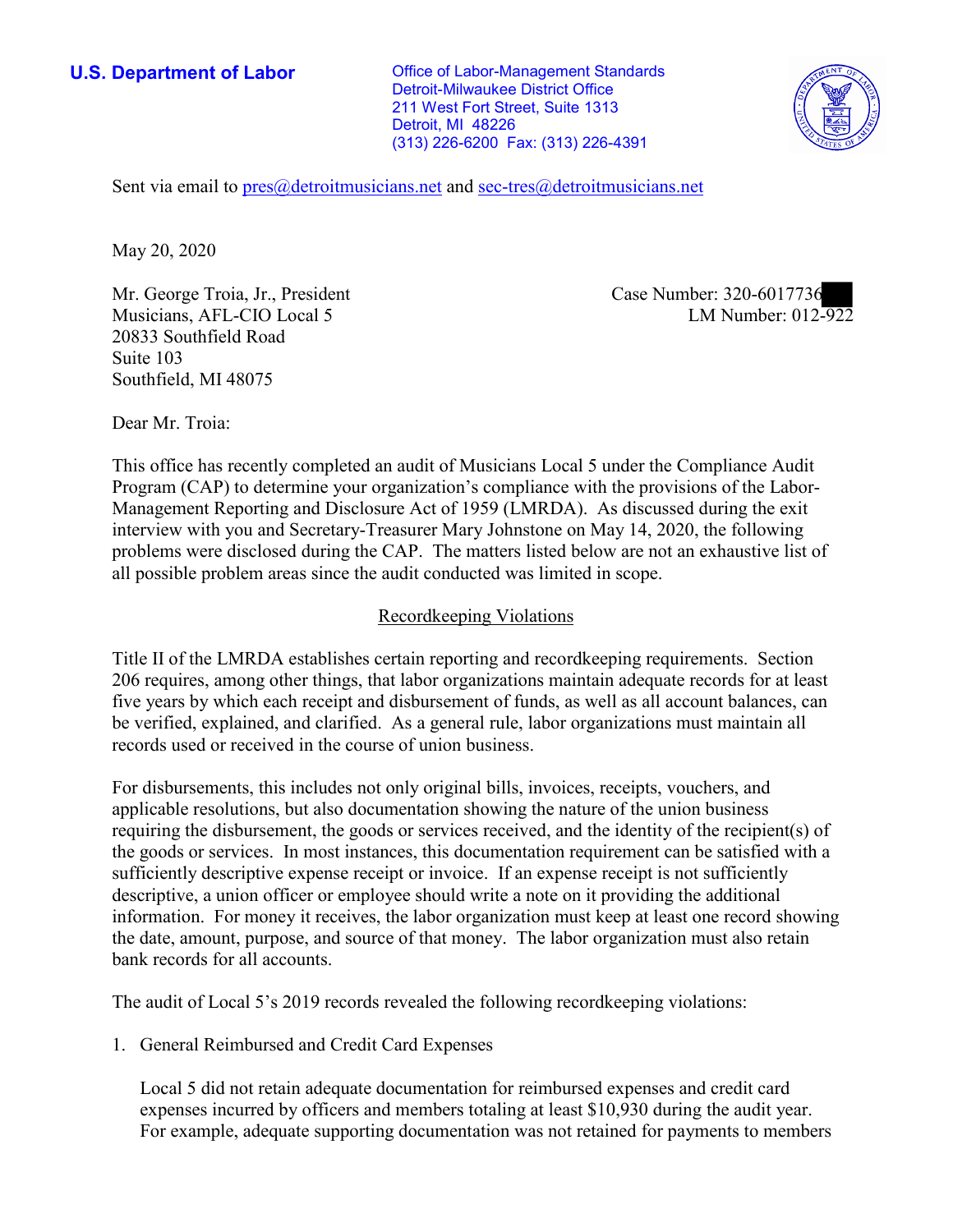at least \$910 for the 2018 American Federation of Musicians (AFM) Mid-America not retain any supporting documentation, such as vouchers or receipts. and totaling Conference. While Local 5 recorded these expenses in it QuickBooks general ledger, it did

 incurring or receiving the benefit of the restaurant charges. For example, an itemized receipt Additionally, Local 5's records of meal expenses did not always include itemized receipts, written explanation of union business conducted, or the names and titles of the persons was not retained for a \$141.56 meal expense the union incurred at The Block Neighborhood Bar & Kitchen in Detroit, Michigan on November 2, 2018; the credit card signature receipt retained for this meal expense did not include the nature of the union business conducted or the names and titles of those present.

 union business purposes and to sufficiently fulfill the recordkeeping requirement of LMRDA charges. Also, the records retained must identify the names of the restaurants where the As noted above, labor organizations must retain original receipts, bills, and vouchers for all disbursements. Itemized receipts provided by restaurants to officers and employees must be retained. These itemized receipts are necessary to determine if such disbursements are for Section 206. Records of meal expenses must include written explanations of the union business conducted and the full names and titles of all persons who incurred the restaurant officers or employees incurred meal expenses. The president and treasurer (or corresponding principal officers) of your union, who are required to sign your union's LM report, are responsible for properly maintaining union records.

2. Reimbursed Auto Expenses

 You, Ms. Johnstone, and Ms. Ayoub received reimbursement for the business use of your personal vehicles but did not retain adequate documentation to support payments made to business purpose of each use of a personal vehicle for business travel by an officer or yourself and them totaling at least \$1,625 during the audit period. Mileage reimbursements for you, Ms. Johnstone, and Ms. Ayoub were claimed on expense vouchers that identified the dates of travel and the number of miles driven; however, the vouchers were not sufficient because they failed to adequately identify the locations traveled to and from and/or the union business conducted. The union must maintain records which identify the dates of travel, locations traveled to and from, and number of miles driven. The record must also show the employee who was reimbursed for mileage expenses.

3. Lack of Authorization for Annual Stipends

 Detroit Symphonic Orchestra (DSO) committee members. Authorization for the annual Local 5 did not maintain records to verify that the salaries reported in Schedule 12 (Disbursements to Employees) of the LM-2 were the authorized amounts and therefore were stipends could not be identified in Local 5's minutes, bylaws, or any other union records. correctly reported. The audit revealed that Local 5 paid \$750 annual stipends to members , and for being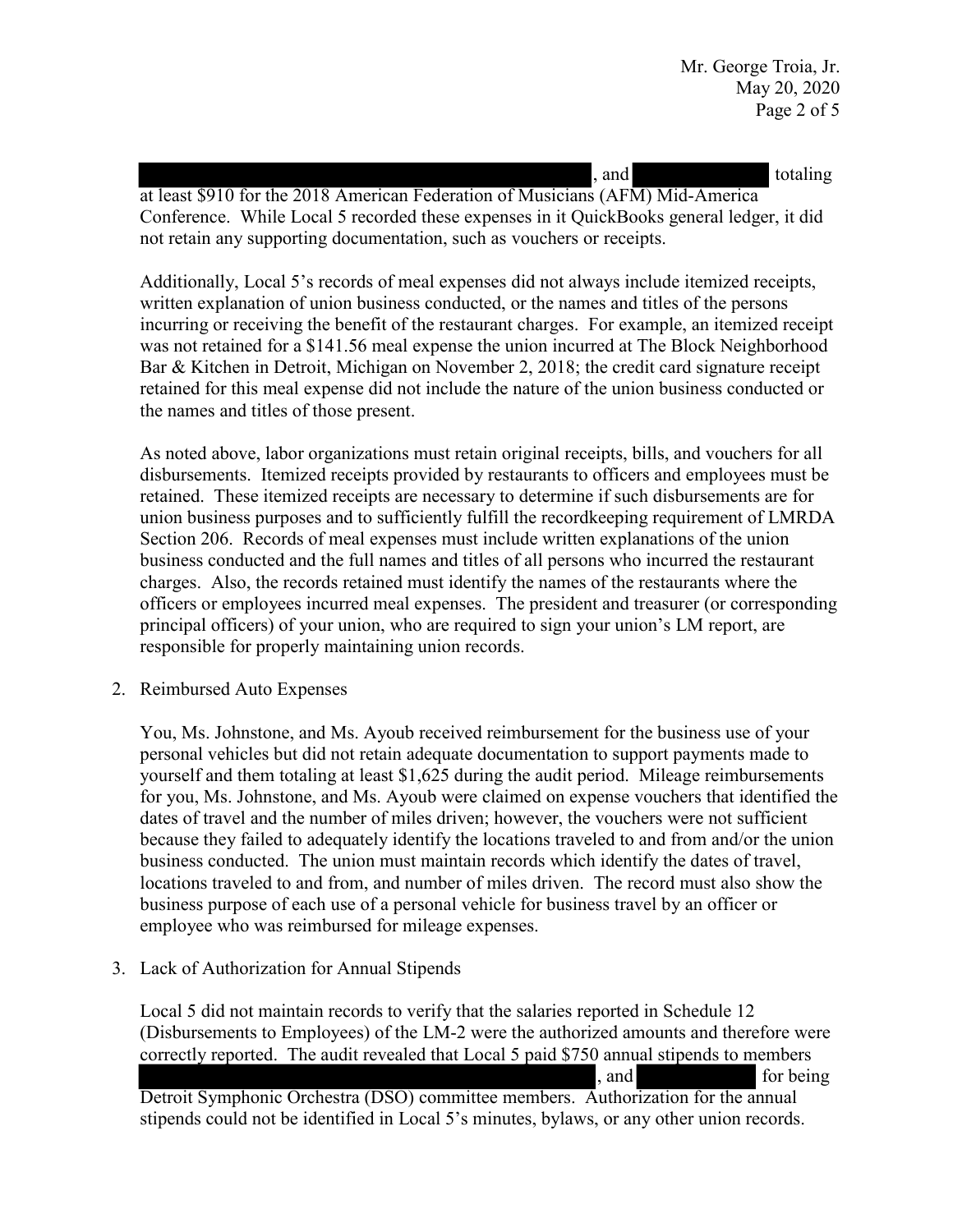The union must keep a record, such as meeting minutes, to show the current salary authorized by the entity or individual in the union with the authority to establish salaries.

## 4. 50/50 Raffle

 Local 5's checking account. The audit found that Local 5 did not maintain adequate records The audit revealed that Local 5 conducted a 50/50 raffle during its annual 30/50 year party which raised \$296 in cash. According to you and Ms. Johnstone, the raffle's winner, , received \$148 during the event and the remaining \$148 was deposited into to document the raffle winner's name or the funds collected and awarded.

For the sale of raffle tickets, records must be maintained, at a minimum, that explain the number of tickets sold, the price of each ticket, the amount of money collected, and the name(s) of the winner(s). Records must also be kept that identify the name of each person who sells tickets and the date and amount of money that each person turns in to Local 5. Such records must show that the persons who sell tickets fully account for all of the tickets provided to them by returning any unsold tickets along with the money raised from sold tickets. All unsold tickets, and ticket stubs (if any), must be retained.

5. AFM Mid-America Conference Receipts

 maintained by Local 5 to support the "delegate fees" it collected was a sign-in sheet, but the sheet lacked the date and amount of money paid by each guest. Union receipts records must During the audit year, Local 5 collected an estimated \$2,300 in "delegate fees" from individuals that attended the 2018 AFM Mid-America Conference. The only record include an adequate identification of all money the union receives. The records should show the date and amount received, and the source of the money.

 Based on your assurance that Local 5 will retain adequate documentation in the future, OLMS will take no further enforcement action at this time regarding the above violations.

## Reporting Violations

 Labor Organization Annual Report (Form LM-2) filed by Local 5 for the fiscal year ended The audit disclosed a violation of LMRDA Section 201(b), which requires labor organizations to file annual financial reports accurately disclosing their financial condition and operations. The March 31, 2019, was deficient in the following areas:

1. Disbursements to Employees

al 5 d<br>
oss S<br>
ords i e 12,<br>s dis<br>,750 Local 5 did not include disbursements to and totaling at least \$3,750 in the amount reported in Schedule 12, Column D (Gross Salary) of the union's 2019 Form LM-2. As noted above, Local 5's disbursements records indicate that  $\blacksquare$ received gross salaries (i.e., DSO committee member stipends) totaling \$3,750; however, the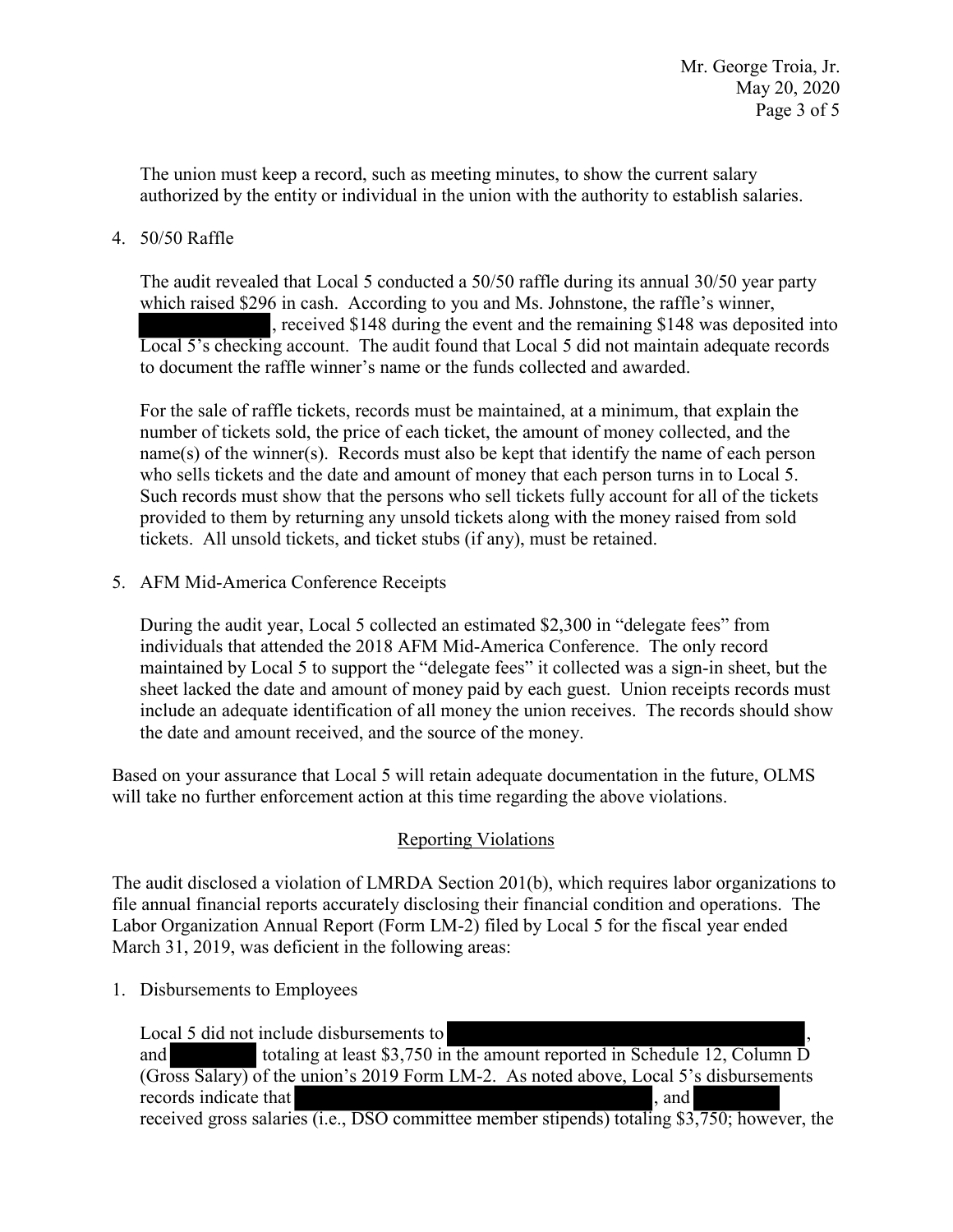Mr. George Troia, Jr. May 20, 2020 Page 4 of 5

y All<br>ously<br>. total amount reported in Column D on the "Total Received By All Other Employees Making \$10,000 or Less" line was \$0. It appears that the local erroneously reported the payments it made to **in Schedules 15** and in Schedules 15 through  $\overline{19}$ .

union personnel, including disbursements for "lost time" or time devoted to union activities. disbursements made to another party (such as a credit card company) for business expenses any direct or indirect disbursements to union personnel for expenses not necessary for The union must report in Column D of Schedules 11 (All Officers and Disbursements to Officers) and 12 gross salaries (before tax withholdings and other payroll deductions) of The union must report in Column F of Schedules 11 and 12 direct disbursements to officers and employees for reimbursement of expenses they incurred while conducting union business. In addition, the union must report in Column F of Schedules 11 and 12 indirect union personnel incur. However, the union must report in Schedules 15 through 19 indirect disbursements for business expenses union personnel incur for transportation by public carrier (such as an airline) and for temporary lodging expenses while traveling on union business. The union must report in Column G (Other Disbursements) of Schedules 11 and 12 conducting union business.

## 2. Receipts and Disbursements from 50/50 Raffle

 Disbursements) of the LM-2 for the 50/50 raffle held at Local 5's 30/50 year party were only the difference was recorded as a receipt or disbursement when entered in Local 5's QuickBooks general ledger and on the LM report. The purpose of Statement B is to report The audit revealed that the receipts and disbursements reported in Statement B (Receipts and "netted," meaning that the related receipts and disbursements were offset by one another and the flow of cash in and out of your organization during the reporting period. Since Statement B reports all cash flowing in and out of your organization, "netting" is not permitted. The \$296 received from members for the 50/50 raffle should have been reported in Schedule 14 and Item 48 (Other Receipts). The \$148 disbursed to the member that won the 50/50 raffle should have been reported in Schedule 19 and Item 54 (Union Administration). OLMS also recommends that in future 50/50 raffles Local 5 deposit the total amount of the raffle proceeds and write a check to the raffle winner.

I am not requiring that Local 5 file an amended LM report for 2019 to correct the deficient items, but Local 5 has agreed to properly report the deficient items on all future reports it files with OLMS.